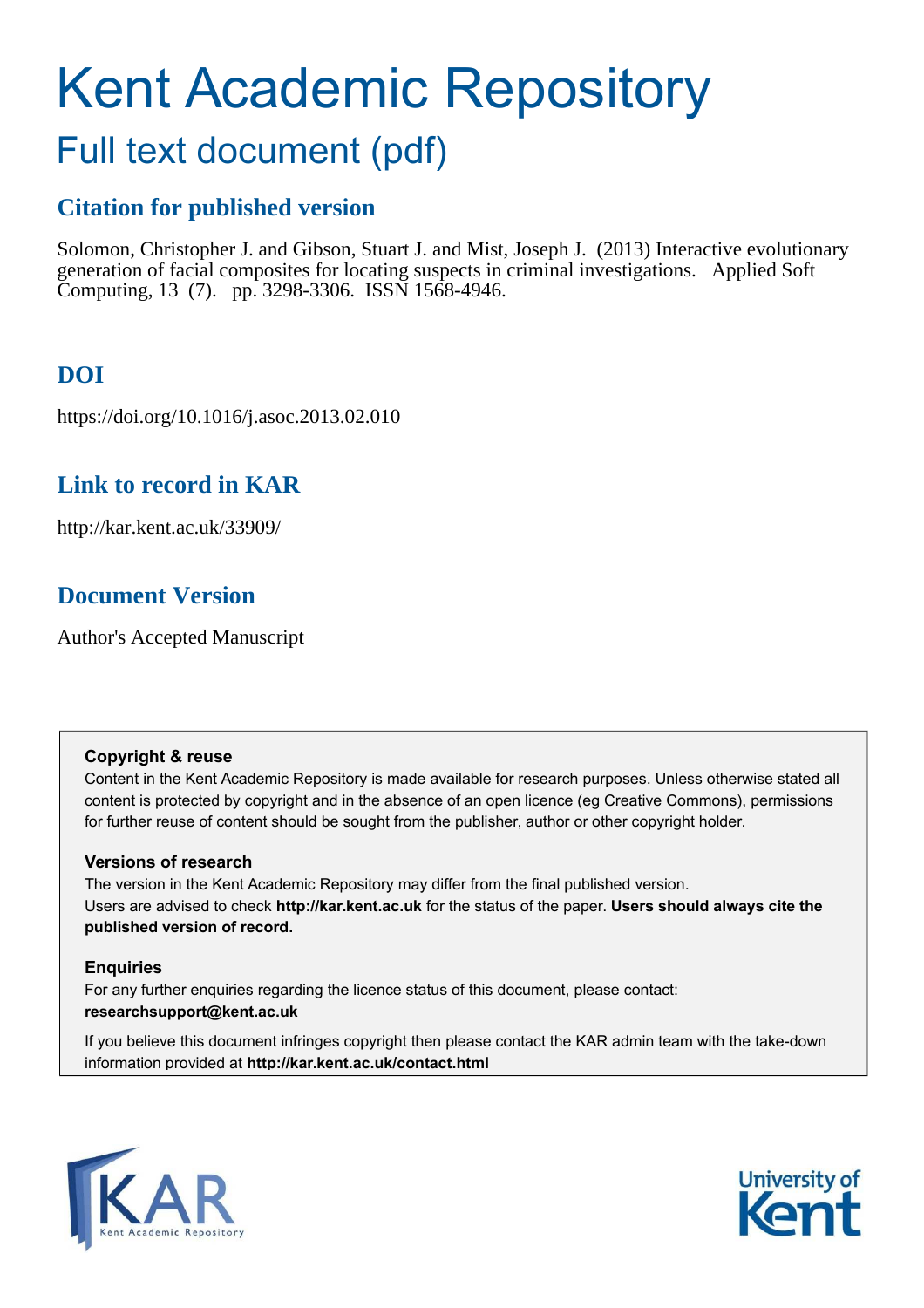### Interactive Evolutionary Generation of Facial Composites for Locating Suspects in Criminal Investigations

Christopher J. Solomon, Stuart J. Gibson<sup>∗</sup> , Joseph J. Mist

*School of Physical Sciences, Ingram Building, University of Kent, Canterbury, Kent, United Kingdom, CT2 7NH*

#### Abstract

Statistical appearance models have previously been used for computer face recognition applications in which an image patch is synthesized and morphed to match a target face image using an automated iterative fitting algorithm. Here we describe an alternative use for appearance models, namely for producing facial composite images (sometimes referred to as E-FIT or PhotoFIT images). This application poses an interesting realworld optimization problem because the target face exists in the mind of the witness and not in a tangible form such as a digital image. To solve this problem we employ an interactive evolutionary algorithm that allows the witness to evolve a likeness to the target face. A system based on our approach, called EFIT-V, is used frequently by three quarters of UK police constabularies.

*Keywords:* Facial Composite, Interactive Evolutionary Algorithm, Statistical Appearance Model, Facial Identification, EFIT-V, Interactive Evolution Strategy

#### 1. Introduction

In the event of a crime, police officers often rely on an eyewitness to provide a comprehensive account of the incident. In some circumstances, the witness has to convey a description of the suspect based only on a brief encounter. The pertinent question is how to accurately convey the suspect's face when the image only exists as a memory in the witness' mind? The accepted procedure is for a trained operator, usually a police officer, to work with the eyewitness in an attempt to produce a facial likeness to the suspect. A facial composite system is a software tool used by the operator that allows the expression of the facial appearance retained in the witness' memory as a digital image. The desired outcome is that the generated image be of sufficient accuracy that subsequent display to members of the public will result in recognition followed by the apprehension of the suspect. The probability of recognition is enhanced by providing additional supporting information such as the

time, location and nature of the incident. Composite images have previously been matched to individuals contained in a database using a face recognition system [15]. Currently, this practice has not been widely adopted by users of facial composite systems.

Although there are many differences of detail between the various commercial composite systems available, until six years ago all commercial systems operated with the same feature-based philosophy. The approach was to select the individual features of the face from databases of examples which have been suitably labelled and categorized. The commercially available systems Electronic-Facial Identification Technique (E-FIT), Pro-FIT, Identikit, Comphotofit and Faces all fall into this category [7]. The effectiveness of the feature-based approach is fundamentally constrained by the witness' limited ability to provide detailed descriptions of facial appearance [14]. Further, there is strong evidence to suggest that faces are primarily encoded in memory as whole objects or as gestalts rather than as a collection of isolated features [24, 23]. One of the earliest innovations, which aimed to address some of the limitations associated with a finite database of candidate features, was the experimental system

<sup>∗</sup>Corresponding author

*Email addresses:* c.j.solomon@kent.ac.uk

<sup>(</sup>Christopher J. Solomon), s.j.gibson@kent.ac.uk (Stuart J. Gibson), jm441@kent.ac.uk (Joseph J. Mist)

*Preprint submitted to Applied Soft Computing March 7, 2013*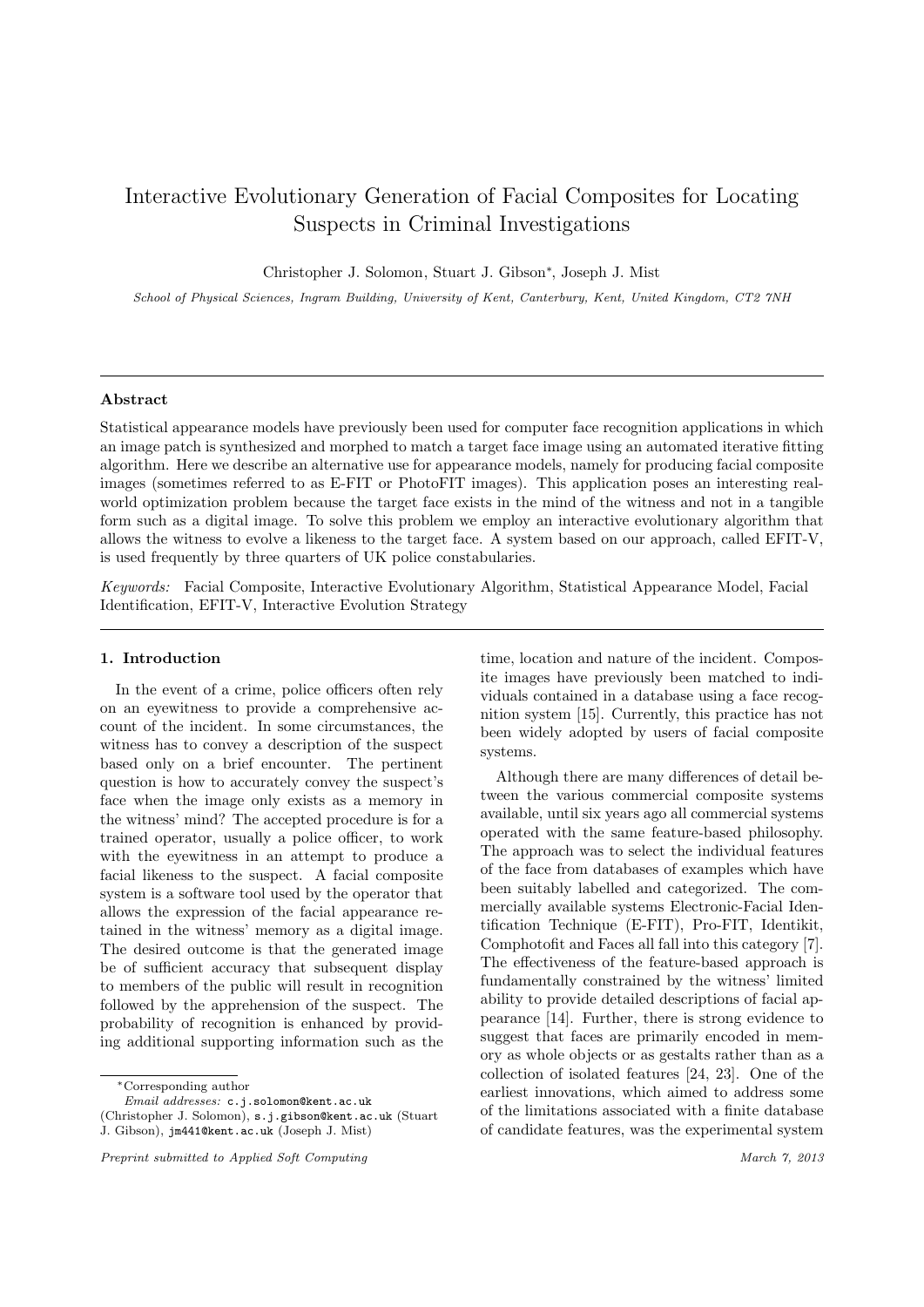developed by Brunelli and Mich named 'SpotIt!' [4]. This system relied on a Principal Component Analysis (PCA) model for each facial feature class (e.g. noses) achieving a reduction in the dimensionality of the problem and providing a basis from which novel features can be constructed by altering the contribution of each component. Its primary shortcoming was the mismatch between the calculated Principal Components (PCs) and the typical adjustments which real witnesses request, making it difficult to easily alter facial appearance in a satisfactory way.

Evolutionary techniques based on Darwinian theory that simulate complex structures and textures for use in computer graphics and animation were described as early as 1991 [19]. DiPaola [8], also working in the field of computer graphics, describes such an algorithm for facial appearance. In Di-Paola's work, crude facial representations were encoded using 25 element parameter vectors and then evolved using an interactive genetic algorithm. Di-Paola's work allows the representation of a person's face as a point in a multidimensional face-space. The concept of face-space also exists in the psychological literature and was first proposed by Valentine [25] as a model for human memory of faces. It has been shown that PCA models encapsulate some aspects of human face perception [13].

Motivated by the early work on evolutionary approaches to facial composite construction [14, 11], Kurt et al. [16] conducted a study which demonstrated that a number of Interactive Evolutionary Algorithms (IEAs) could in principle be used in an evolutionary facial composite system. The IEAs compared were two different interactive genetic algorithms, an Interactive Evolution Strategy (IES), an interactive particle swarm optimization algorithm and an interactive differential evolution algorithm. All of the algorithms tested produced composites that were recognizable in most cases.

Conceived originally as a research system operating under the name EigenFIT [11] and assuming its first commercial form [12, 20] in 2006, the EFIT-V system [2] described in this paper is the first system using evolutionary principles to receive wide commercial acceptance. EFIT-V combines a parametric model of facial appearance with an interactive evolutionary search within the parametric space. EFIT-V also represents the first viable composite system to combine full colour face imagery with a simple interactive mechanism for the witness to communicate the appearance of a suspect's face. The commercial EFIT-V system has since been refined and developed in many aspects of system operation to improve field performance. In this paper, we provide an account of recent developments and an overview that encapsulates the essence of the system from technical and operational perspectives. The first core element of the system is a statistical appearance model of human faces whose construction is described in Section 2. The second is an IEA which manipulates the parameter vectors defined by the statistical appearance model. Our work to develop and evaluate an effective search method is described in Section 3. The use and real-world performance of the system is described in Section 4. In Section 5 we outline recent, preliminary studies to improve the performance of the search algorithm. Finally, we summarize the effectiveness of our approach and outline future research directions in Section 6.

#### 2. Mathematical model of facial appearance

'Active' appearance models have been used for computer vision applications [6, 26, 22, 17] in which images were synthesized and morphed to match a target object using an automated iterative fitting procedure. The method incorporates the frequently used data reduction technique of Principal Components Analysis (PCA). In our facial composite application the fitting procedure is guided by the witness' response to face stimuli. A training sample of face images is used to construct a statistical Appearance Model (AM) and thereby define a parametric search space which we refer to herein as face-space. Provided that the training sample is sufficiently comprehensive across age, gender, ethnicity and other variables, we posit that a satisfactory approximation to any desired face may be represented by a point, or localized contiguous region, within face-space. The model leads to a distribution of parameters that is very well approximated by an independent, multivariate, Gaussian probability density function. New instances of facial appearance, which constitute the candidate solutions to our problem, may be conveniently synthesized by randomly sampling from the learned distribution. The construction of an acceptable facial likeness therefore reduces to a search for the corresponding parameter vector within the learned space and conversion into the corresponding facial composite through the equations described in this section. The crucial advantage of the AM is the reduction in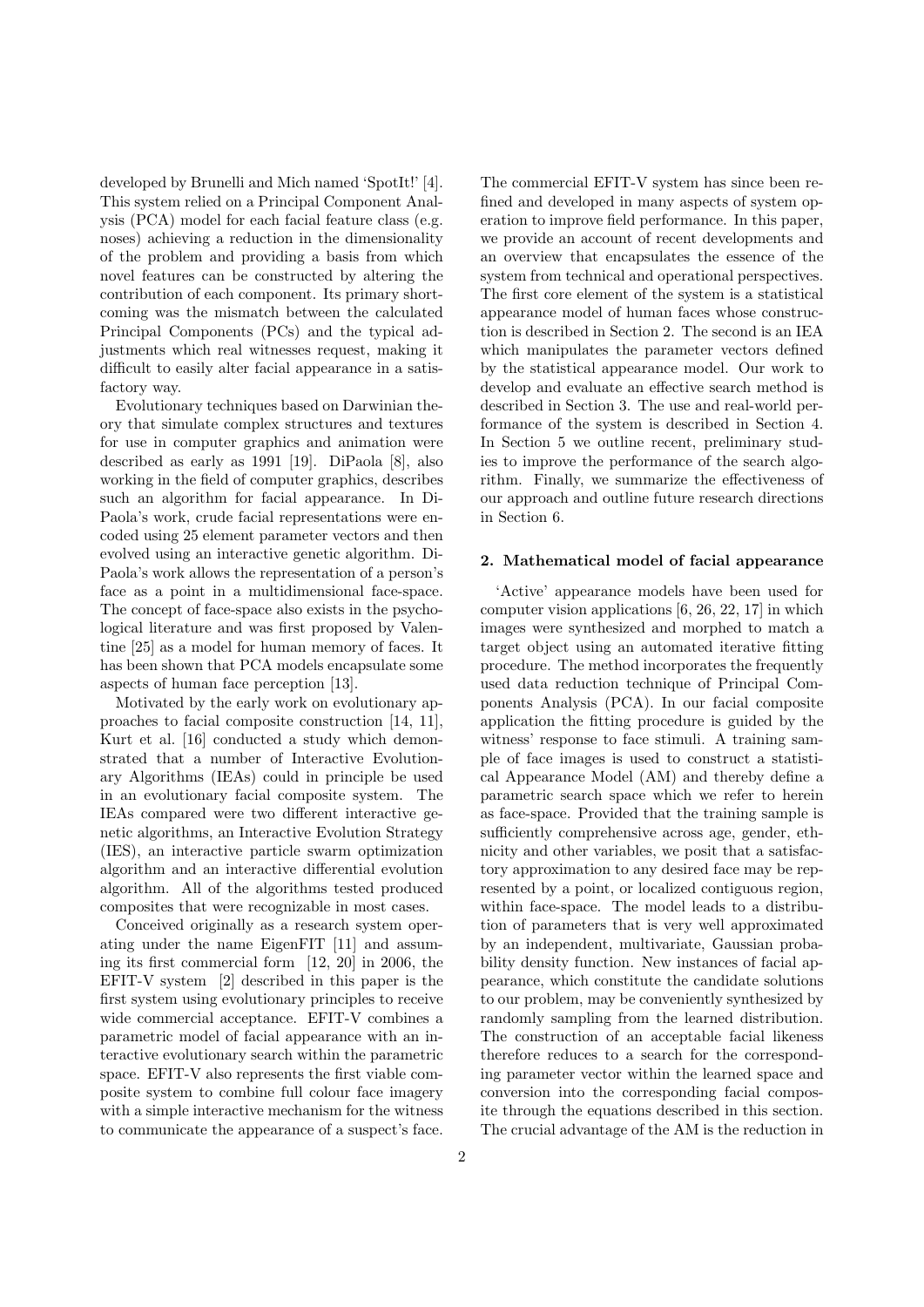the dimensionality of the search problem. We have established through empirical means that parameter vectors of 60 real variables are sufficient for representing facial appearance to quasi-photographic quality — a substantial reduction compared to the original image pixel space.

Our AM was constructed according to the method first described by Cootes et al. [6]. A training sample of 2729 images comprising males from nine distinct ethnic groups and females from five distinct ethnic groups was annotated using a point model that delineates the face shape and the internal facial features. In this process, 22 key landmark points were initially placed by hand on each face image. Polynomial spline sections, connecting the key landmarks, were positioned on the feature boundaries using control points. Additional landmark points were subsequently obtained by sampling equidistant points on the fitted spline sections to define the 190 points of the complete point model. For each face, landmark co-ordinates  $(x, y)$ were concatenated to form a shape-space vector, x. The data was centred by subtracting the mean face shape,  $\bar{x}$ , from each observation. The shape PCs were derived from the set of mean subtracted observations and placed in the columns of the matrix  $P_s$ . A key property of the PCA is that the PCs are ordered by decreasing importance. For object classes that contain highly correlated data, such as the human face, most of the variance of the original data is represented by a relatively small number of PCs compared to the total number of observations. In our application a face shape is approximated by a linear combination of the first 60 PCs only. The synthesis of a face shape from the shape PCs is represented by the following equation

$$
\widehat{\mathbf{x}} = \mathbf{P}_s \mathbf{b}_s + \bar{\mathbf{x}} \tag{1}
$$

where  $\hat{\mathbf{x}}$  is an approximation to a specific individual's face shape and  $\mathbf{b}_s$  is a vector in which the first 60 elements are normally distributed parameters that determine the linear combination of shape PCs and the remaining elements equal to zero.

A useful preprocessing step in the treatment of the pixel data is to warp each face image to the sample mean face shape. Shape normalization is achieved by calculating a Delaunay triangulation of the landmarks followed by a piecewise affine shape transformation [21]. This non-rigid shape alignment procedure greatly improves feature correspondence between images and consequently reduces



Figure 1: From left to right: segmented face, point model and shape normalized face (texture map).

blurring in the images generated by the model. The basic procedure is summarized in Figure 1. The next step in the construction of the appearance model is to derive a set of texture PCs from the sample of training images. For each face in the training sample, texture vector, g, comprising the RGB values of every pixel in the shape normalized image is extracted. The 60 retained PCs are then arranged in order to form the columns of the matrix  ${\bf P}_q$ . The equation for expressing a texture vector in terms of the texture PCs follows the same form as in the case of shape:

$$
\hat{\mathbf{g}} = \mathbf{P}_g \mathbf{b}_g + \bar{\mathbf{g}}.\tag{2}
$$

A weak correlation exists between the face shape and face texture. This provides the motivation to perform a third and final PCA on the concatenated shape and texture parameter vectors, thereby providing a highly compact representation of the human face. Using the AM we construct a compact vector representation,  $\mathbf{c} = [c_i, c_2, \dots, c_n]^T$  of the appearance of an out-of-sample face. The relationship between these appearance parameters and the corresponding shape, x, and texture, g, is expressed as follows,

$$
\mathbf{c} = \mathbf{Q}^T \begin{bmatrix} w\mathbf{b}_s \\ \mathbf{b}_g \end{bmatrix} \equiv \mathbf{Q}^T \begin{bmatrix} w\mathbf{P}_s^T (\hat{\mathbf{x}} - \bar{\mathbf{x}}) \\ \mathbf{P}_g^T (\hat{\mathbf{g}} - \bar{\mathbf{g}}) \end{bmatrix}
$$
 (3)

where the columns of  $\mathbf{Q}, \mathbf{P}_s$  and  $\mathbf{P}_q$  are the appearance, shape and texture PCs of the sample data respectively.  $(\hat{\mathbf{g}} - \bar{\mathbf{g}})$  is a face texture vector in mean subtracted form and  $(\hat{\mathbf{x}} - \bar{\mathbf{x}})$  is the face shape vector in mean subtracted form.  $\mathbf{b}_s$  and  $\mathbf{b}_q$  are vectors of shape and texture parameters respectively and w is a scalar that determines the relative significance of shape and texture [21]. In the context of this work, the appearance PCs are the dimensions of a mathematical representation of face-space. In Figure 2 we show the first few PCs of face shape and texture which result from the model building stage.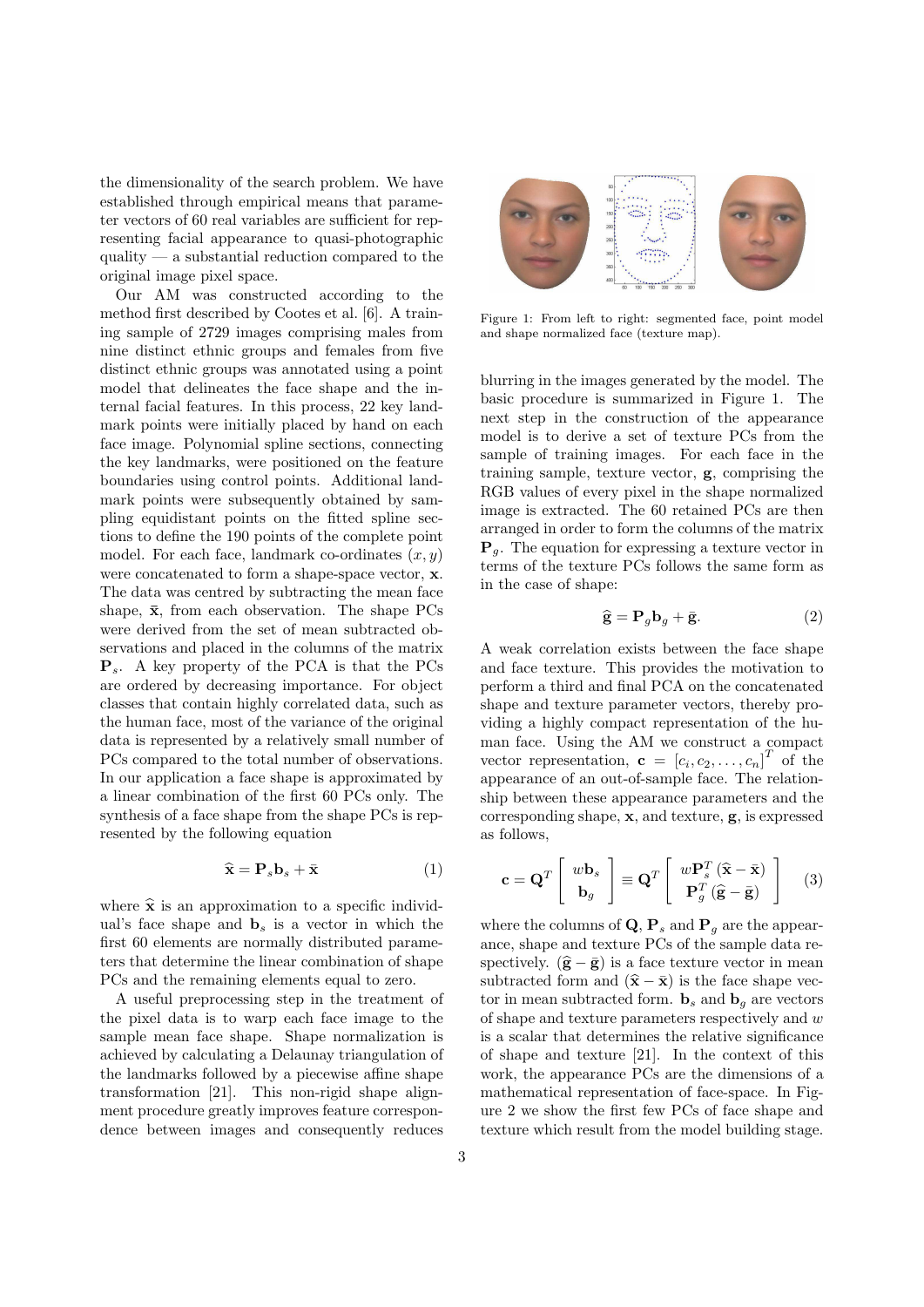

Figure 2: Illustration of the shape and texture principal modes of variation extracted from the training sample of faces. Here negative and positive multiples of each mode have been added to the mean, indicating their effect on the synthesized face. Note how the modes affect multiple aspects of the face simultaneously  $-$  e.g. the third shape mode significantly affects head shape ('long and pointed' to 'square'), eyebrows ('thick' to 'thin') and mouth shape ('full and curved' to 'thin and straight')

New examples of faces are synthesized by sampling the parameters  ${c_i}$  from a multivariate distribution and then manipulating Equations 1–3 to obtain the corresponding face shape and face texture. The final step is to arrange the elements of  $(\hat{\mathbf{g}})$  into the columns of an image and warp to the correct face shape defined by  $\hat{\mathbf{x}}$ . To generate plausible faces, the Probability Density Function (PDF) of appearance parameter values must be estimated. This can be approximated by a standard multivariate normal,

$$
N\left(\mathbf{c};\mathbf{0},\Lambda\right)=\left(2\pi\right)^{-\frac{n}{2}}\left|\Lambda\right|^{-\frac{1}{2}}exp\left\{-\frac{1}{2}\left(\mathbf{c}^T\Lambda^{-1}\mathbf{c}\right)\right\}
$$

where  $\Lambda$  is a diagonal variance matrix due to the statistical independence of the PCs. Figure 3 shows some examples of randomly generated faces using EFIT-V (Hispanic male, White male, Arab male and Black female). As is evident, the faces show a near-photographic realism, unlike previous systems.

#### 3. Interactive search algorithm

The AM outlined in the previous section provides the means for synthesizing plausible face im-



Figure 3: Random generation of faces in EFIT-V through sampling a statistical model of facial appearance. Examples are shown for Hispanic male, White male, Arab male and Black female.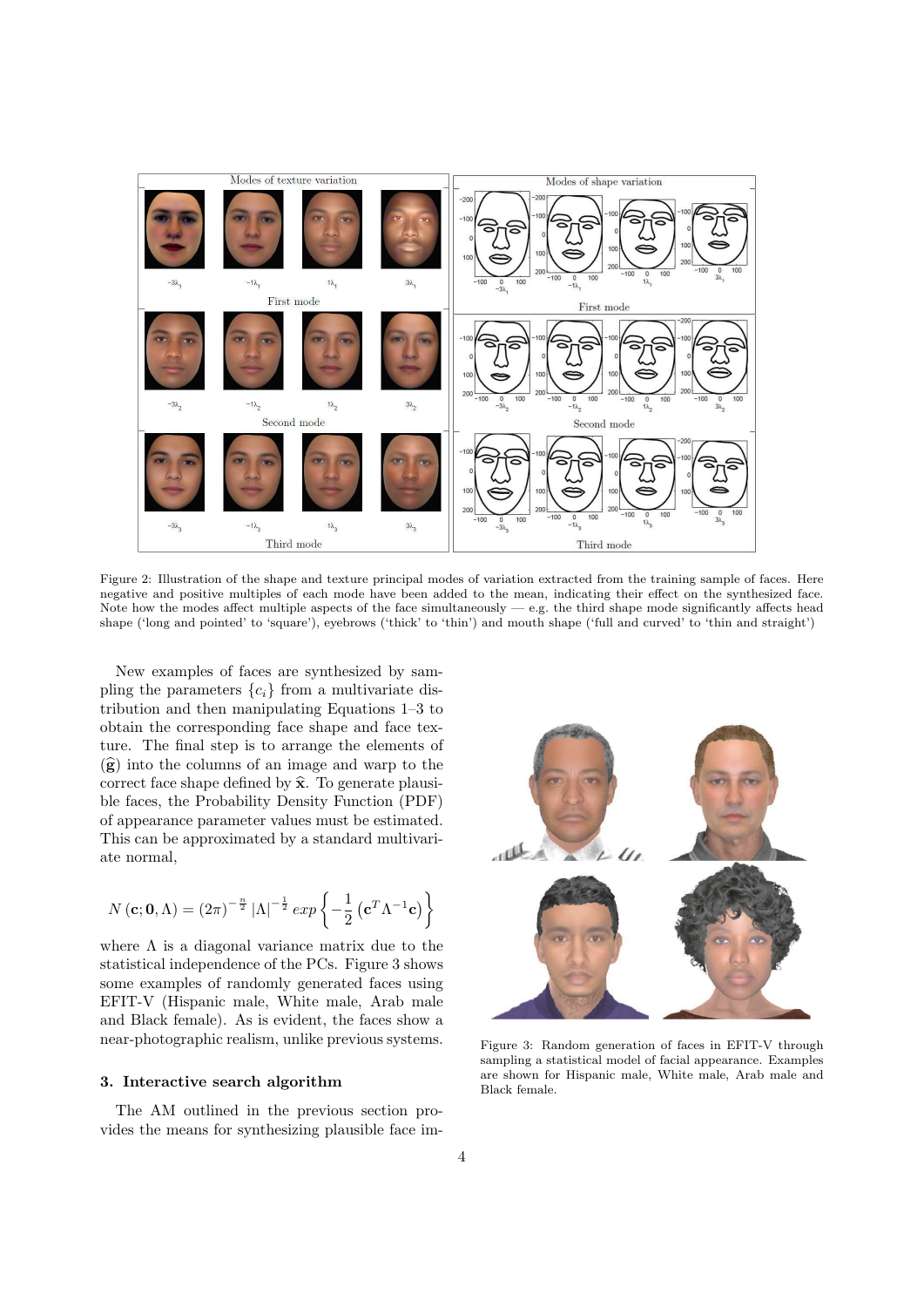ages. To be suitable for application in the field of operation, the method for composite construction employed must achieve a good representation of the face in the witness' memory without imposing a cognitive overload on the witness or the operator. It is important to recognize that any optimum search procedure in this sense must be constrained by these very practical considerations. To reduce the cognitive burden, rather than have the witness and operator generate a composite from a description, groups of faces are generated which the witness then evaluates subjectively for their similarity to the target face. Some practical means of searching the face-space for the appropriate values of the parameter vector is therefore required. We address this problem using an IEA and the details of our algorithm are presented in the remainder of this section.

#### *3.1. Algorithm development*

The need for cognitive simplicity, time constraints and the effects of witness fatigue mean that any interactive search algorithm that is suitable for use by witnesses to crimes is constrained in several ways. The number of candidate solutions (i.e. faces) presented in each generation must be modest and the fitness evaluation applied by the eyewitness must be simple. The speed of convergence should be related entirely to the time required for the witness to achieve an acceptable likeness to the target face and not to computational speed.

Three basic approaches were explored in the development of EFIT-V. A detailed description of the relative performance of these methods can be found in [18]. In the first of these, each member of the population was rated on a scale of 0–10 for its similarity to the target face. Standard crossover methods were then applied in proportion to the assigned scores to breed subsequent generations. This algorithm was time-consuming and inconsistencies in scoring led to erratic performance. A second very simple algorithm required the witness to repeatedly select the best of two faces at each step of the process. The selected face was copied and randomly mutated. The copy was then displayed alongside its parent. The mutation pressure was left as an adjustable parameter. This algorithm proved unsatisfactory due to the long time required to attain a satisfactory likeness. The third approach, which we termed Select-Multiply-Mutate (SMM), requires the witness to select a single, elite member from



Figure 5: Screen shot of EFIT-V's user interface.

a population of nine to seed the following generation. This algorithm offered the best compromise between cognitive simplicity and the volume of information transferred through the human computer interface at each iteration. Details of our SMM evolutionary algorithm, used in EFIT-V, are given in Table 1.

#### *3.2. Operation of EFIT-V*

A summary of the procedure for creating a facial composite using EFIT-V version 5.004 is detailed in Figure 4. The system is initialized using a pseudorandom number generator to obtain nine genotypes each comprising 60 real, random numbers drawn from a standard normal distribution. A face image (phenotype) is synthesised from each of the genotypes as described in Section 2. A screen shot of EFIT-V's user interface is given in Figure 5. The witness then views the array of nine faces and is required to select the single face, which we call the 'stallion', that most closely resembles the suspect. Optionally, the user may first hide one or more faces deemed to be poor likenesses. This appears to have real psychological benefits for many witnesses. The genotype corresponding to the stallion is duplicated eight times, thereby copying the genetic code of the selected face into a new generation of nine individuals. The cloned genotypes are mutated but the stallion is left unaltered.

Extensive studies [18] using a simulated witness established an optimal starting value of the mutation probability,  $p = 0.05$ . The mutation probability decays by 0.001 per generation, although the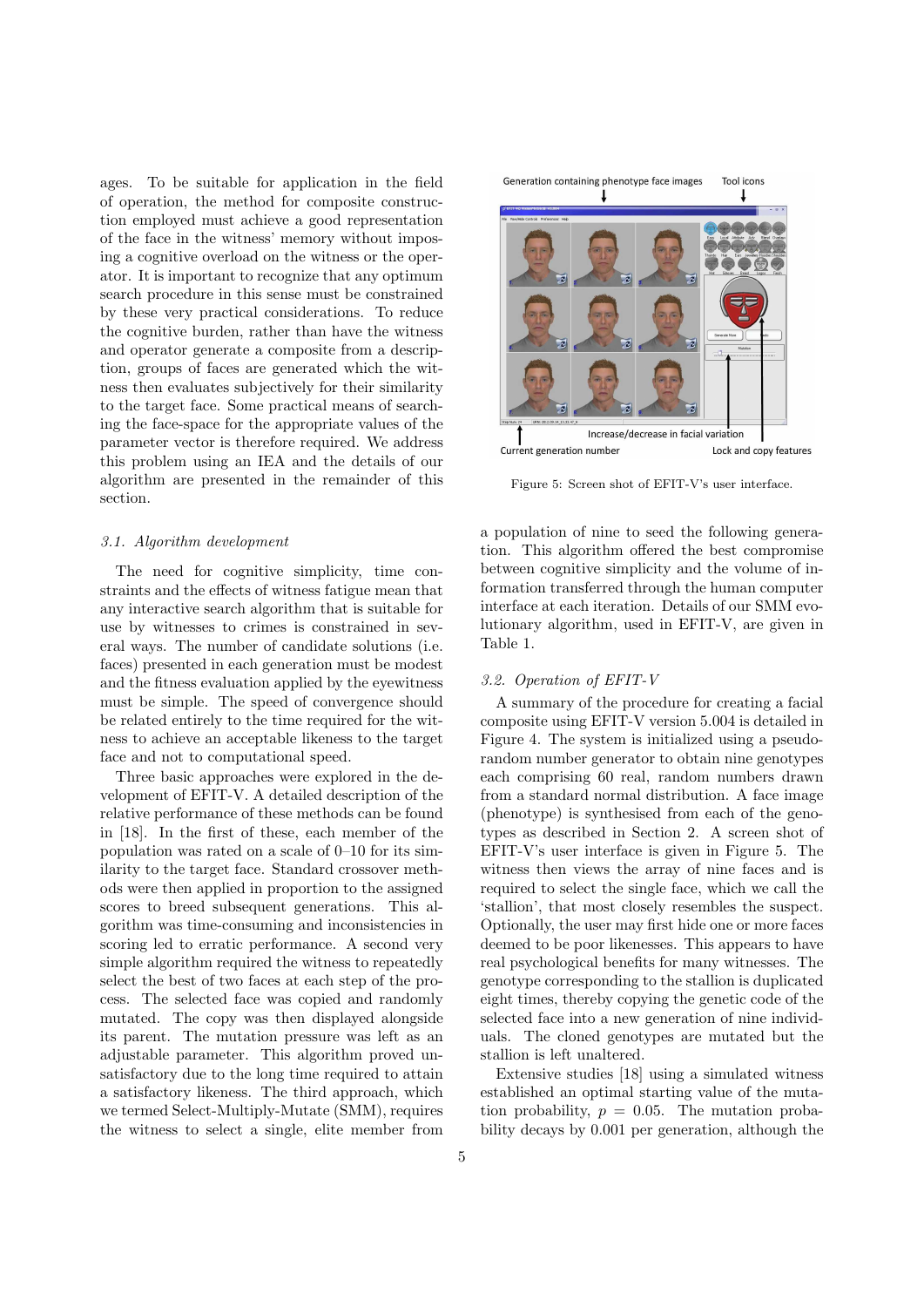

Figure 4: Flowchart summary of the process of creating a composite with EFIT-V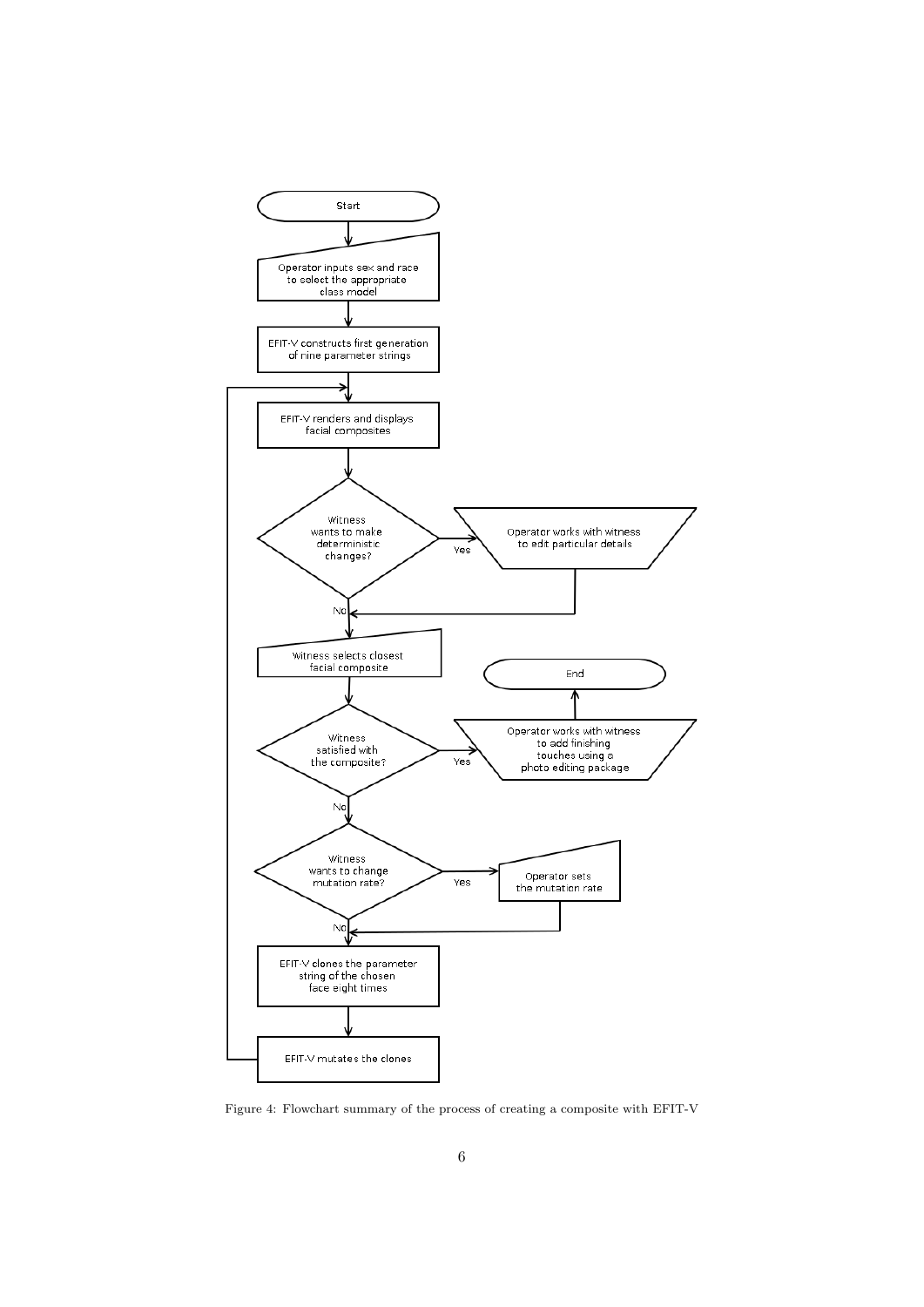| Term             | Definition                                                                                                                                                                                                                                                                                                              |  |  |
|------------------|-------------------------------------------------------------------------------------------------------------------------------------------------------------------------------------------------------------------------------------------------------------------------------------------------------------------------|--|--|
| Phenotype        | The phenotypes are the face images synthesised from the appearance model.                                                                                                                                                                                                                                               |  |  |
| Genotype         | The genotype is a parameter vector of 60 real numbers that is used to encode the<br>phenotype face image.                                                                                                                                                                                                               |  |  |
| Population       | The population is the nine faces that are displayed to the witness each time they choose<br>the face with the closest match to their remembered face.                                                                                                                                                                   |  |  |
| Fitness function | EFIT-V has no fitness function; the fitness of the faces is determined by the opinion<br>of the witness.                                                                                                                                                                                                                |  |  |
| Parent selection | In EFIT-V a particularly elitist strategy is employed in which only one individual is<br>selected per generation to be parent to the next generation. This is partly driven by<br>the strong psychological need for witnesses to progress to increasingly good likenesses<br>without any intermediate retrograde steps. |  |  |
| Mutation         | In EFIT-V this is achieved by adding a random number to some of the values in the<br>genotype. More details are given in Section 3.2.                                                                                                                                                                                   |  |  |
| Generation       | In EFIT-V each set of nine faces displayed to the witness represents a new generation.                                                                                                                                                                                                                                  |  |  |

Table 1: Summary of the IEA for the SMM algorithm

probability can be adjusted manually by the operator if the witness thinks that the faces shown are too similar or too different from each other. Each one of the 60 elements  ${c_i}$  constituting the genotype **c** is mutated with a probability  $p$ . If **r** is a vector of random numbers of the same length as c, where  $r_i \sim U(0,1)$ , the elements  $\{c_i'\}$  of the new genotype c ′ are given by

$$
c_i' = \begin{cases} c_i & \text{if } r_i \ge p \\ c_i + N(0, 1) & \text{if } r_i < p. \end{cases}
$$

From these new genotypes, the phenotypes are constructed and displayed to the witness as a new generation. The stallion from the previous generation is placed randomly amongst the mutated clones in order to avoid any positional bias whereby the witness' eye gaze becomes fixated on a single face location such that the remaining faces in the generation are not given due consideration.

#### *3.3. Deterministic modification of facial appearance*

Our SMM algorithm allows the construction of a facial composite even when the witness is unable to provide a detailed description. In practice, the witness may recall a good description of one or more features — especially if those features are distinctive. In these circumstances a direct deterministic method is more effective than evolving the desired effect over a number of generations. Our approach is to effect deterministic alterations to facial

appearance in one of three ways: intra face-space transforms, extra face-space transforms and image layers.

We use the term intra face-space transform to describe the process of 'pushing' a face in a predefined direction through the face-space [12, 10] to achieve a holistic (whole face) increase or decrease of a facial attribute such as a subject's age or their weight. A direction through the face-space, that maximizes the perceived increase in a particular facial attribute, is learnt using a linear regression model in which a sample of training faces are assigned attribute scores by human scorers. Attributes modelled this way can be perceptual traits as well as physical facial characteristics. Examples of perceptual traits modelled using this intra face-space method include hostility, health [5], angularity, hardness, happiness, kindness, weight and friendliness. These alterations to facial appearance are achieved in software using slider controls.

An extra face-space transform is any modification in appearance that results in a face which lies outside the span of the appearance model's PCs. In general, alterations to the position and aspect ratio of individual facial features can be categorized as extra face-space transforms. For example, the witness may request that the nose is made wider and this can be achieved using EFIT-V's Local Feature Tool in which the feature is adjusted using push button controls. Other operations in this category include copying a feature from one face into the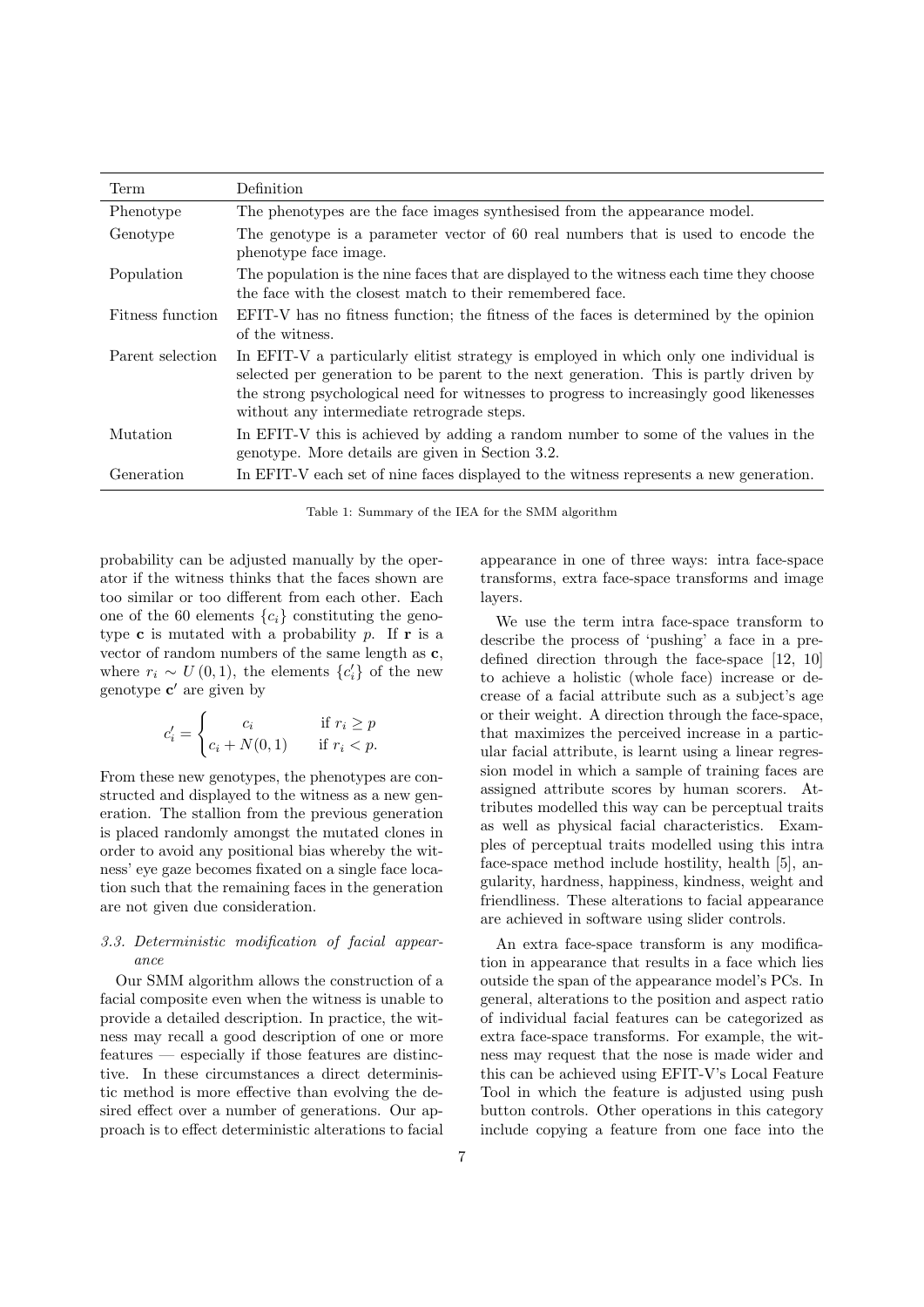other faces of the current generation and fixing the appearance of one or more features over consecutive generations. These tools use the witness' inherent general knowledge of facial appearance to ensure that alterations result in plausible facial appearances.

Other important aspects of appearance which cannot be modelled effectively using the statistical approach of Section 2 include additions such as hairstyle, facial hair and effects bearing on the complexion of the skin including wrinkles. These additions are included as database items and can be superimposed onto the composite as an image layer using an alpha channel to control transparency.

#### 4. Use and performance of the system

Although the only true test of the performance of the system is through use in real cases, it is possible to estimate the efficiency of the IEA described in Section 3 using the simulated witness model. Simulating the witness' response to the displayed images allows us to estimate the optimal parameters of the evolutionary algorithm without the need for extensive human trials. The simulated witness works in such a way that in each generation the computer selects the face which lies closest to a known target face — simulating the behaviour of an ideal witness. The distance measure employed in our system was the Mahalanobis distance and the algorithm terminates when the distance between the 'stallion' image and the target falls below a recognition threshold. In a study involving 1000 randomly generated target images, using only the SMM algorithm and no deterministic modifications, an acceptable likeness to the target face was achieved on average within just over 42 generations and a standard deviation of 17 generations.

In practice, because EFIT-V has a variety of tools which allow direct manipulation of the faces, an acceptable composite can generally be achieved in considerably fewer generations. The time taken in real cases depends on many highly variable factors such as the witness' memory, emotional state and willingness as well as operator skill. The extensive human input and experimentation required to estimate a meaningful average for the number of iterations required to achieve a good facial composite are prohibitive. However, extensive field use and feedback over a period of six years from police forces using the system routinely, suggests that by combining the SMM algorithm with the system's other feature manipulation capabilities, a satisfactory composite can normally be achieved in between 2 and 25 generations.

West Yorkshire police reported that suspects were correctly identified from their EFIT-V composite images in 55% of cases. This naming rate was determined over a twelve month period spanning 2010 to 2011 and encompassed more than 400 interviews. In contrast, some academic studies have suggested that success rates using traditional featurebased systems may be as low as 5% on average [9]. Functional developments of the EFIT-V system have also been, and will continue to be, driven by the real-life requirements of operators and witnesses but also by advances in our understanding of facial processing and image processing.

At the time of writing, EFIT-V is in routine use by over 60% of the UK's police forces and in 7 other countries including the USA and Canada. EFIT-V facial composites and corresponding custody suite images for two suspects are shown in Figure 6. These images relate to robberies that took place in 2012 in the Merseyside area of the UK. In both cases the composite image was constructed by a trained operator, under the guidance of the witness to the crime, in accordance with the procedure outlined in Association of Chief Police Officer's Facial Identification Guidance document [1].

#### 5. Towards shaping the search space

In Section 3, we described the SMM algorithm used in the commercial version of the system. The SMM algorithm has been found empirically to establish a good compromise between simplicity of operation, in which a human witness can easily make the required decisions, and fast convergence properties. However, we now draw explicit attention to the fact that our implementation of the SMM algorithm provides the opportunity for a witness to explicitly reject one or more faces in each generation. The ability to reject weak members in each generation appears to have some psychological benefit to witnesses as it is often easier for the witness to choose the worst examples and thereby simplify the task of selecting the preferred face. It is apparent that the rejection of certain faces provides definite information (in effect, "don't show that face again or one that it close to it") which may, in principle, be harnessed to accelerate convergence to a satisfactory solution. The essence of the approach we have explored is as follows.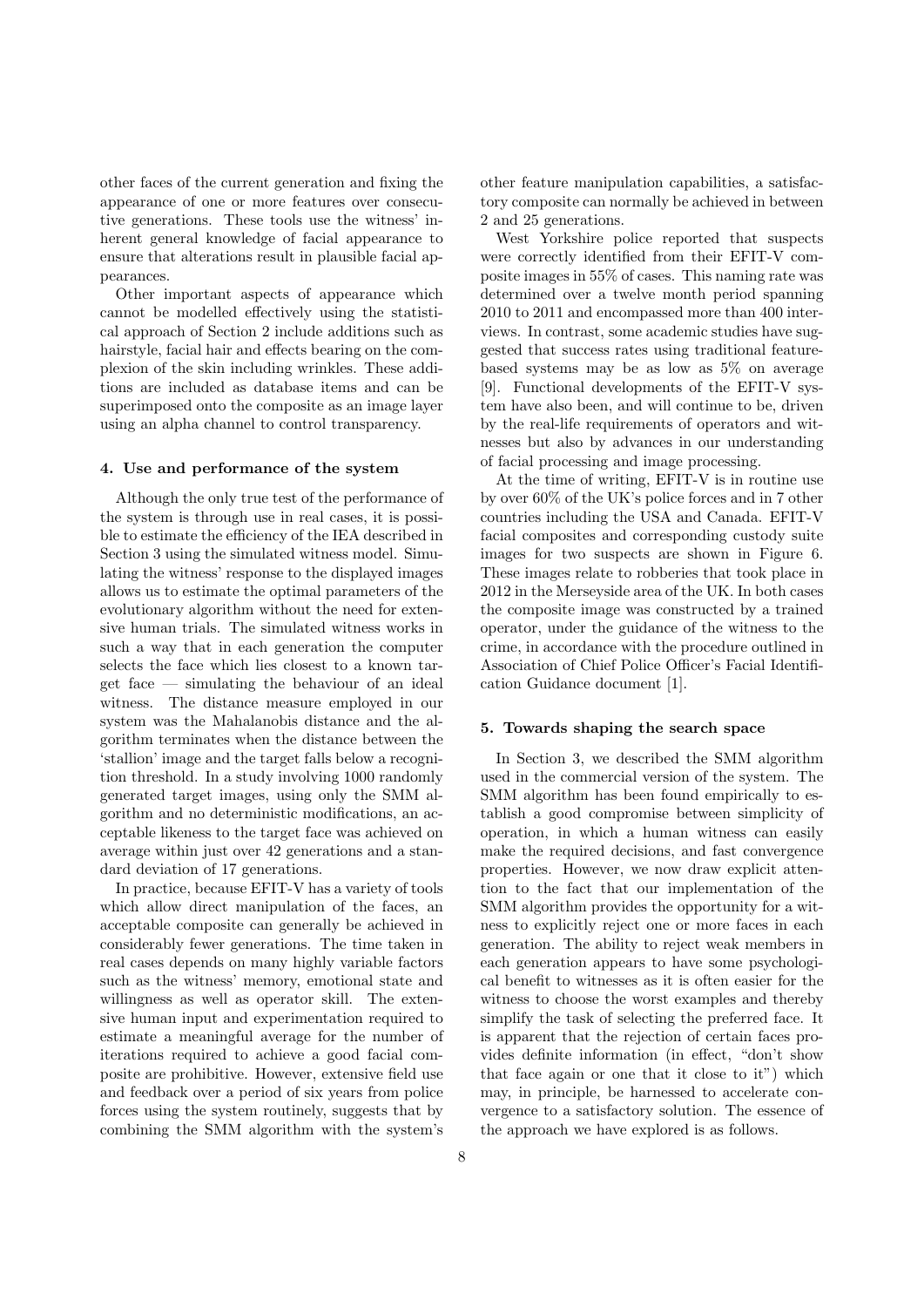

Figure 6: Examples of EFIT-V composite images produced in the field of operation. Both suspects were recognized by members of the public immediately after the composites were released.

Candidate solution vectors are real-valued, Ndimensional genotypes  $\mathbf{c} = [c_1, c_2, \cdots, c_N]$  and there exists a target vector corresponding to the 'ideal' solution denoted by  $\mathbf{c}^t = [c_1^t, c_2^t, \cdots, c_N^t]$ . In each generation, the user (witness, in the case of EFIT-V) selects a preferred candidate solution with corresponding genotype  $\mathbf{c}^s = [c_1^s, c_2^s, \cdots, c_N^s]$ . The witness may optionally reject one or more candidate solutions with the  $i$ -th rejected potential solution having corresponding genotype  $\mathbf{c}^{r_i}$  =  $[c_1^{r_i}, c_2^{r_i}, \cdots, c_N^{r_i}].$ 

Consider a point P lying on the line  $\mathbf{w} = \mathbf{c}^s - \mathbf{c}^{r_i}$ and distance  $\alpha |w|$  from point  $c^{r_i}$ . We construct an N-dimensional hyperplane which passes through point  $P$  and which is orthogonal to the line  $\bf{w}$ . The hyperplane defines a discriminant function  $f(c)$ which has the form

$$
f(\mathbf{c}) = \mathbf{w} \cdot \mathbf{c} + \omega_0
$$

where

$$
\omega_0 = -\left(\mathbf{w}\cdot\mathbf{x}^{r_i} + \alpha \left|\mathbf{w}\right|^2\right).
$$

The discriminant function divides the space into two mutually exclusive regions:  $\mathbb{R}_s^N$  the region in which  $\mathbf{c}^s$  is located and  $\mathbb{R}_{r_i}^N$  the region in which  $\mathbf{c}^{r_i}$ is located. In general, for an arbitrary genotype c, we have

$$
f(\mathbf{c}) > 0 \Leftrightarrow \mathbf{c} \in \mathbb{R}_s^N
$$
  
 $f(\mathbf{c}) \le 0 \Leftrightarrow \mathbf{c} \in \mathbb{R}_r^N$ .

After we have constructed the discriminant function, any subsequent genotype produced by the SMM procedure which satisfies  $f(c) \leq 0$  has its phenotype conversion probability correspondingly reduced through multiplication by factor  $p_r$  where  $0 \leq p_r \leq 1$ . In this way, the probability landscape is successively modified to favour the generation of genotypes from within those regions of the search space lying closer to  $\mathbf{c}^s$ . The essentials of the algorithm are given in Figure 7.

The fundamental assumption in our approach is that the preferred face in the generation, which has genotype  $\mathbf{c}^s$ , will lie closer to the target vector  $\mathbf{c}^t$ than the rejected vector  $\mathbf{c}^{r_i}$ . If this assumption were strictly valid, it would guarantee that the target face  $\mathbf{c}^t$  always lies within  $\mathbb{R}_s^N$ . Under these circumstances, we would be justified in setting  $\alpha = 1/2$ and  $p_r = 0$  thereby maximally reducing the volume of the search space at each step. However, this assumption does not always hold. There are two reasons for this. The first is that the search space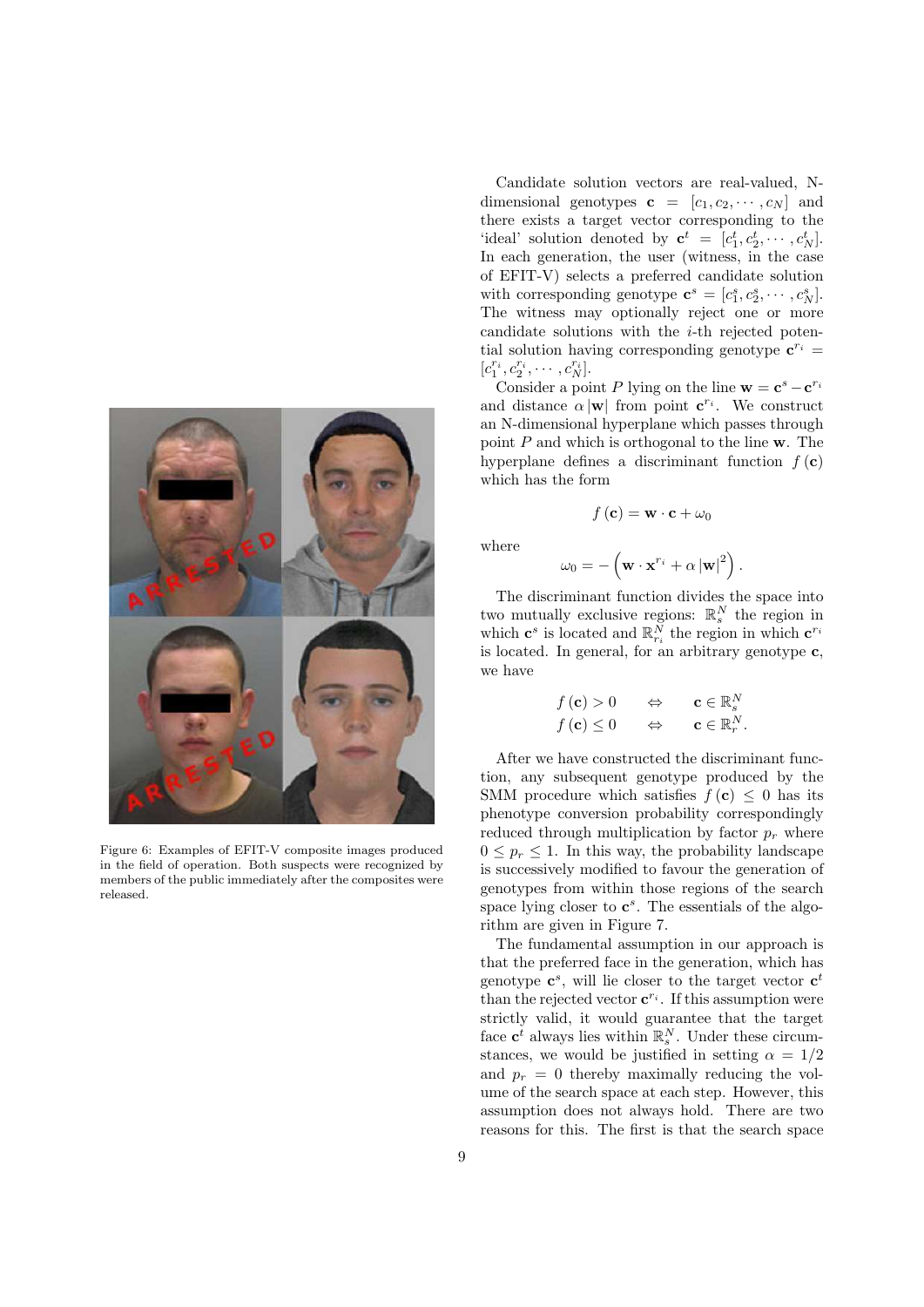

Figure 7: The essentials of the hyperplane algorithm in a simple 2D space. (a) The current stallion and a genotype explicitly rejected by the user. (b) A hyperplane is placed perpendicular to the vector between the stallion and the genotype. (c) Two more genotypes (for example) are rejected by the user, hence two more hyperplanes are added to the search space. (d) A genotype generated in region 'a' has no chance of being rejected by the algorithm. A genotype generated in a region 'b' is accepted with a probability  $p_r$ . A genotype generated in a region 'c' is accepted with probability  $p_r^2$ .

is likely to be non-linear so that two phenotypes may seem to be equally similar to the target phenotype when their genotypes are not equidistant from the target genotype in the search space. The second reason is that due to the human threshold of perception, there is uncertainty in the perceptual distance between phenotypes. As well as accounting for these factors by setting  $p_r$  to be non-zero, the hyperspace approach can be made more 'forgiving' by setting a lifetime,  $l$ , for each hyperplane so that after l generations the hyperplane is removed.

Intuitively, it is reasonable to assume that progressively small (or even negative) values for  $\alpha$ , which move the hyperplane closer to  $\mathbf{c}^{r_i}$ , will progressively increase the likelihood that  $f(c^t) > 0$ and thus that  $\mathbf{c}^t \in \mathbb{R}_s^N$ . However, increasing  $\alpha$ will generally reduce the volume of the search space which is partially suppressed.

In an attempt to establish the viability of this approach on a lower dimensional problem, we implemented this algorithm on the interactive colour matching task described by Breukelaer et al.[3]. In this task the participant was required to repeatedly select the colour swatch which best matched their subjective perception of a target colour from each generation of nine colours. The selected colours were used to synthesise the colours for the following generation. The process would continue until the participant was satisfied with their colour match. This task was chosen for two reasons. The first is that it is cognitively simple, which means that effects due to fatigue are less likely. The second reason is that because the search was conducted in the CIELab colour space the Euclidean distance between two colours corresponded to their perceptual distance.

To find optimal values of  $\alpha$ ,  $p_r$  and l for the colour matching task a realistic, non-ideal, simulated participant was constructed. The behaviour of the simulated participant was based on human responses collected from 500 generations of evaluation of the hyperplane SMM algorithm detailed above. Based on simulations run with the simulated participant, the values of the three parameters were set at  $\alpha = 0.55$ ,  $p_r = 0.6$  and  $l = 4$ .

In the experiment there were three treatments: the basic SMM algorithm described in Section 3, the hyperplane SMM algorithm and a 'dummy' algorithm which was indistinguishable from the hyperplane SMM algorithm from the participants' perspective but in fact made no use of the participants' rejections.

A total of twenty-four people participated in the experiment. Each participant completed six runs, one for each of the three treatments trying to match a shade of orange and one for each of the three treatments trying to match a shade of green. After completing the three runs on the first colour, and then after completing the three runs on the second colour, the participant was asked to rank the algorithms. The algorithms were ranked on: the perceived time taken to achieve a colour match, their ease of use and how much control the participant felt they had over the algorithms. As well as the subjective data from the participants, objective data were also gathered: the number of generations required to complete each run, the time taken and the proximity of the final estimated colour to the target colour.

The results of the experiment are summarized in Table 2. The most important measure is the number of generations required to produce a satisfac-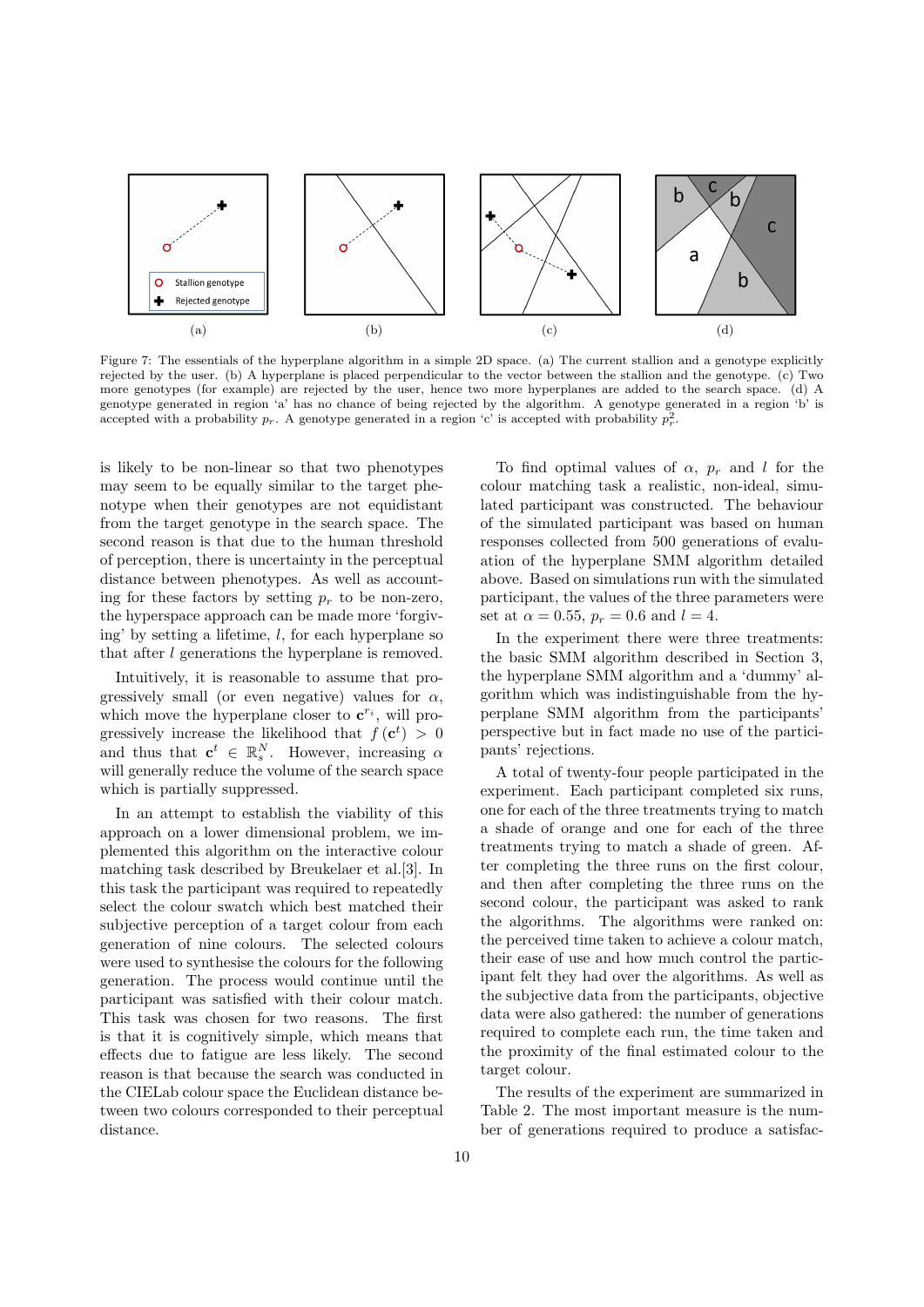|                                      | Basic SMM | Hyperplane SMM | Dummy SMM |
|--------------------------------------|-----------|----------------|-----------|
| Number of generations                | 20.8      | 17.9           | 22.8      |
| Time taken (s)                       | 149       | 169            | 181       |
| Final distance (CIELab colour space) | 3.19      | 3.29           | 3.38      |
| Perceived time taken (ranked)        | 1.90      | 1.94           | 2.17      |
| Perceived ease of use (ranked)       | 1.88      | 1.90           | 2.23      |
| Perceived control (ranked)           | 2.42      | $1.60\,$       | 1.98      |

Table 2: Means of the measured variables. For the ranked variables, a low mean rank score is better than a high mean rank score.

tory match since this relates directly to the cognitive load placed on the observer. In this we observe a modest increase in efficiency using the hyperplane SMM algorithm. It is also interesting to note that participants generally felt more in control of the search procedure using the hyperplane and dummy SMM algorithms than they did the basic SMM algorithm. The experiment described in this section is preliminary but appears promising as a basic approach to improving the convergence of the search as defined by our specific problem. Future work will seek to extend this and understand its behaviour in higher dimensional search spaces such as face-space models.

#### 6. Summary and future development

The elements of the EFIT-V system have been presented. In this system, a statistical appearance model of human facial appearance was constructed and an interactive evolutionary algorithm was employed to enable witnesses to crimes to create the facial appearance of a suspect. The conceptual simplicity of this method and its inherent appeal to facial recognition capacity is its major strength. In essence, the witness is only required to make simple decisions in response to the facial stimuli. Field use of the system by European police forces has indicated significant improvements in identification rates and ease of use.

In respect of ongoing improvements to the performance of EFIT-V, there appears to be scope for continued research into more effective and efficient search methods. In particular, preliminary work suggests that there may be considerable potential for faster attainment of the target identity by using explicitly rejected faces to weight the search space. Composites generated using the system can exhibit

near photo-realistic quality and it would be interesting to compare their performance with feature based systems when used as input to a face recognition system.

#### References

- [1] Facial identification guidance document. Produced on behalf of the Association of Chief Police Officers by the National Policing Improvement Agency, Specialist Operations Centre, Wyboston Lakes, Great North Road, Wyboston, Bedfordshire, UK, 2009.
- [2] EFIT-V. http://www.visionmetric.com, Sept 2012. Accessed: 21/09/2012.
- [3] R. Breukelaer, M. Emmerich, and T. Bäck. On interactive evolution strategies. In Franz Rothlauf et al, editor, *Applications of Evolutionary Computing, EvoWorkshop2006: EvoINTERACT*, volume 3907, pages 530– 541. Springer-Verlag GmbH LNCS, 2006.
- [4] R. Brunelli and O. Mich. SpotIt! an interactive identikit system. *Graphical models and image processing: GMIP*, 58(5):399–404, 1996.
- [5] David Clarke, Marianne Riggs, and Stuart Gibson. Prototyping perceptions of health for inclusion in facial composite systems. In *International Conference on Emerging Security Technologies*, 2010.
- [6] T.F. Cootes, G.J. Edwards, and C.J. Taylor. Active appearance models. In H.Burkhardt and B. Neumann, editors, *Proceedings of the European Conference on Computer Vision*, volume 2, pages 484–498. Springer, 1998.
- [7] G.M. Davies and T. Valentine. *Handbook of eyewitness psychology.Volume 2: Memory for people.*, chapter Facial composites: forensic utility and psychological research., pages 59–83. Mahwah: LEA, 2007.
- [8] S. DiPaola. FaceSpace: a facial spatial-domain toolkit. In *Proceedings of the Sixth International Conference on Information Visualisation*, 2002.
- [9] C.D. Frowd, P.J.B. Hancock, V. Bruce, A. McIntyre, M. Pitchford, R. Atkins, W. Webster, J. Pollard, B. Hunt, E. Price, S. Morgan, A. Stoika, R. Dughila, S. Maftei, and G. Sendrea. Giving crime the 'evo': catching criminals using EvoFIT facial composites. In G. Howells, K. Sirlantzis, A. Stoica, T. Huntsberger, and A.T. Arslan, editors, *IEEE International Conference on Emerging Security*, 2010.
- [10] S.J. Gibson, C.M. Scandrett, C.J. Solomon, C. Wilkinson, and M.I.S. Maylin. Computer assisted age pro-